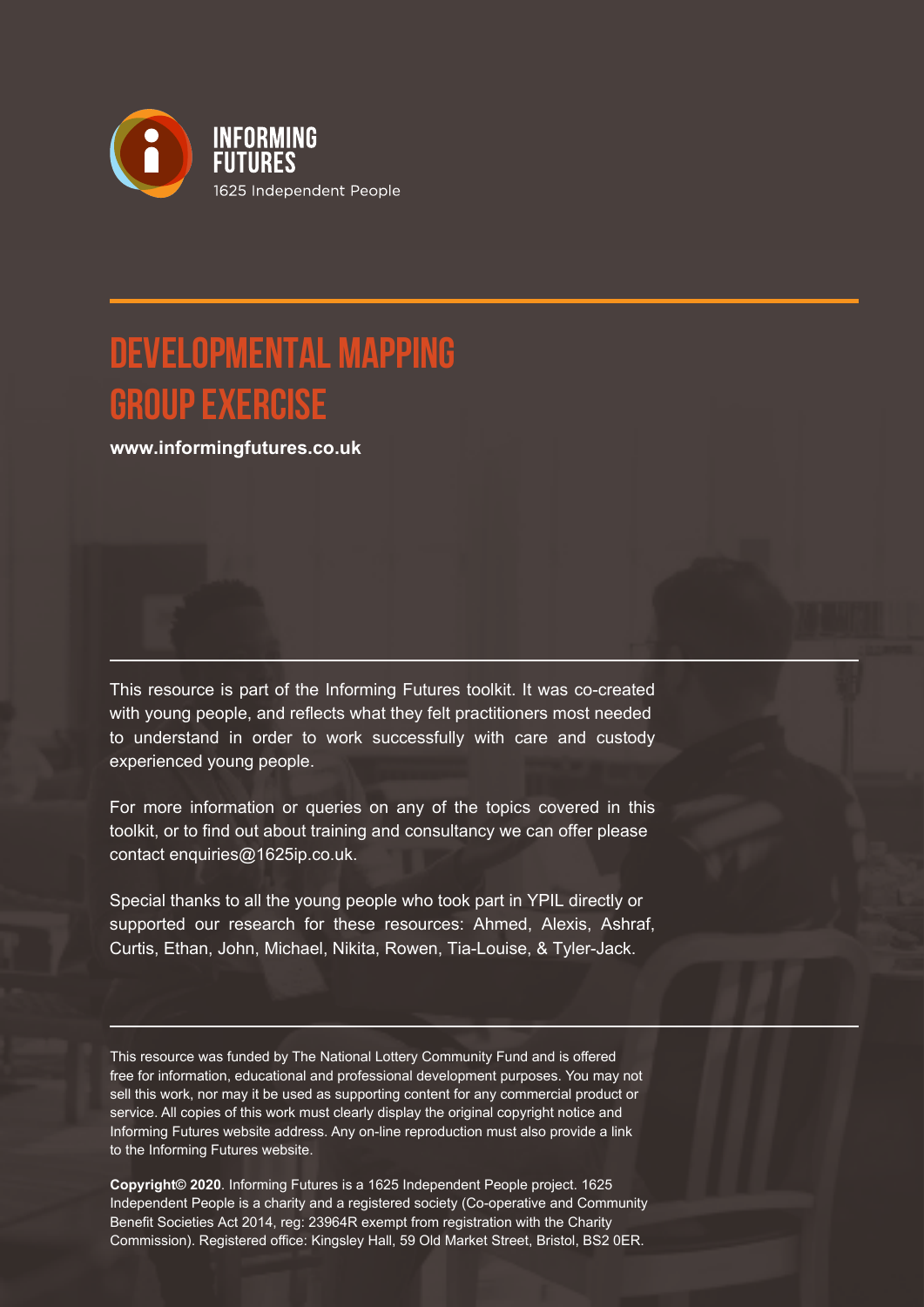# DEVELOPMENTAL MAPPING\* GROUP EXERCISE



In your group, identify a young person you are going to use in this exercise. If there is not a young person who is known to the whole group, please use one of the profiles provided.

Taking each area of development in turn, discuss what developmental age you think this person is. You'll find some pointers below to help your discussions:

# **Physical**

- What kind of build are they? Do they seem small or tall for their age?
- How do they hold themselves?
- How do they dress/present themselves?
- Just looking solely at their physical appearance, how old do they look?

# **Cognitive (thinking & reasoning)**

- To what extent are they able to connect actions and consequences?
- To what extent are they able to plan or think about the future?
- How good are their problem-solving skills?